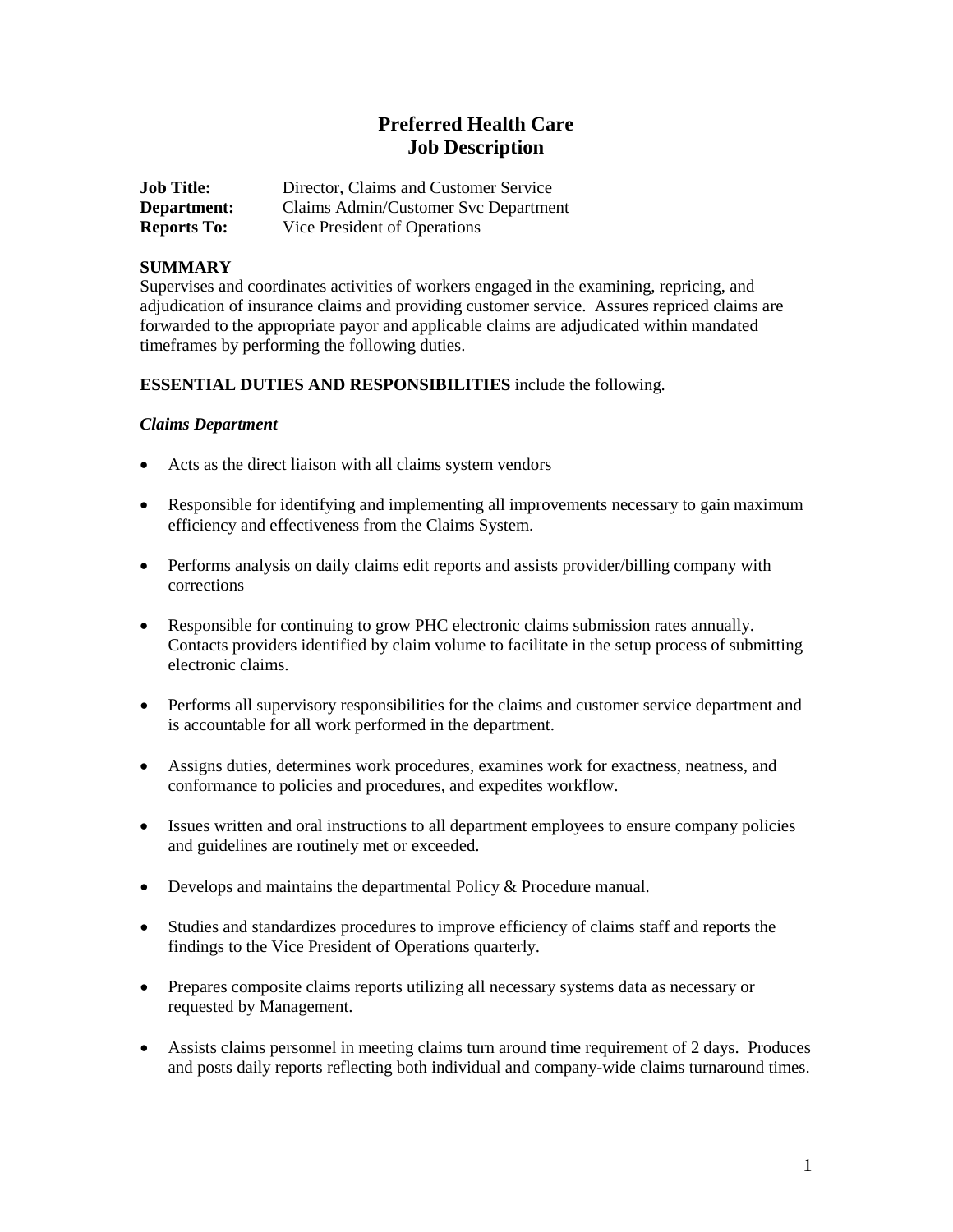- Responsible for the entry of all data related to fee schedules, provider participation, and group setup in the claims system
- Reviews and trains all employees on claims processing errors and adjusts as necessary in the claims system.
- Responsible for all budget creation, staff hiring and training and overall departmental performance
- Validates all claims activity and invoices from PHC's electronic claims intermediary (s) monthly
- Assist accounting department in reconciling eligibility counts as they relate to access fee invoicing as requested.
- Responsible for extracting an eligibility file bi-monthly for our Medical Management system.
- Loads and tests all incoming electronic eligibility in the Claims system.
- Interacts with other management personnel to understand their needs and expectation of the claims staff
- Informs Vice President of Operations of claims production status on a weekly basis.

## *Customer Service Department*

- Leads the development, training and supervision of the company's customer service department.
- Sends Customer Service Satisfaction Surveys and monitors results to ensure quality customer service.
- Responsible for creating an overall customer service ethic throughout the organization.
- Supervises all staff within the department.
- Oversees the creation of service improvement initiatives, all aimed at providing the best service possible to our customers.
- Responsible for ensuring accurate and timely completion and the oversight of all calls and complaint logs in the Access Complaint/CSR Log database. Pulls weekly/monthly Complaint and Call Log Reports, analyzes for resolutions, and distribute to Management.
- Other duties as assigned by the Vice President of Operations.

## **QUALIFICATIONS**

To perform this job successfully, the Manager of Claims Administration must be able to perform each essential duty satisfactorily. The requirements listed are representative of the knowledge,